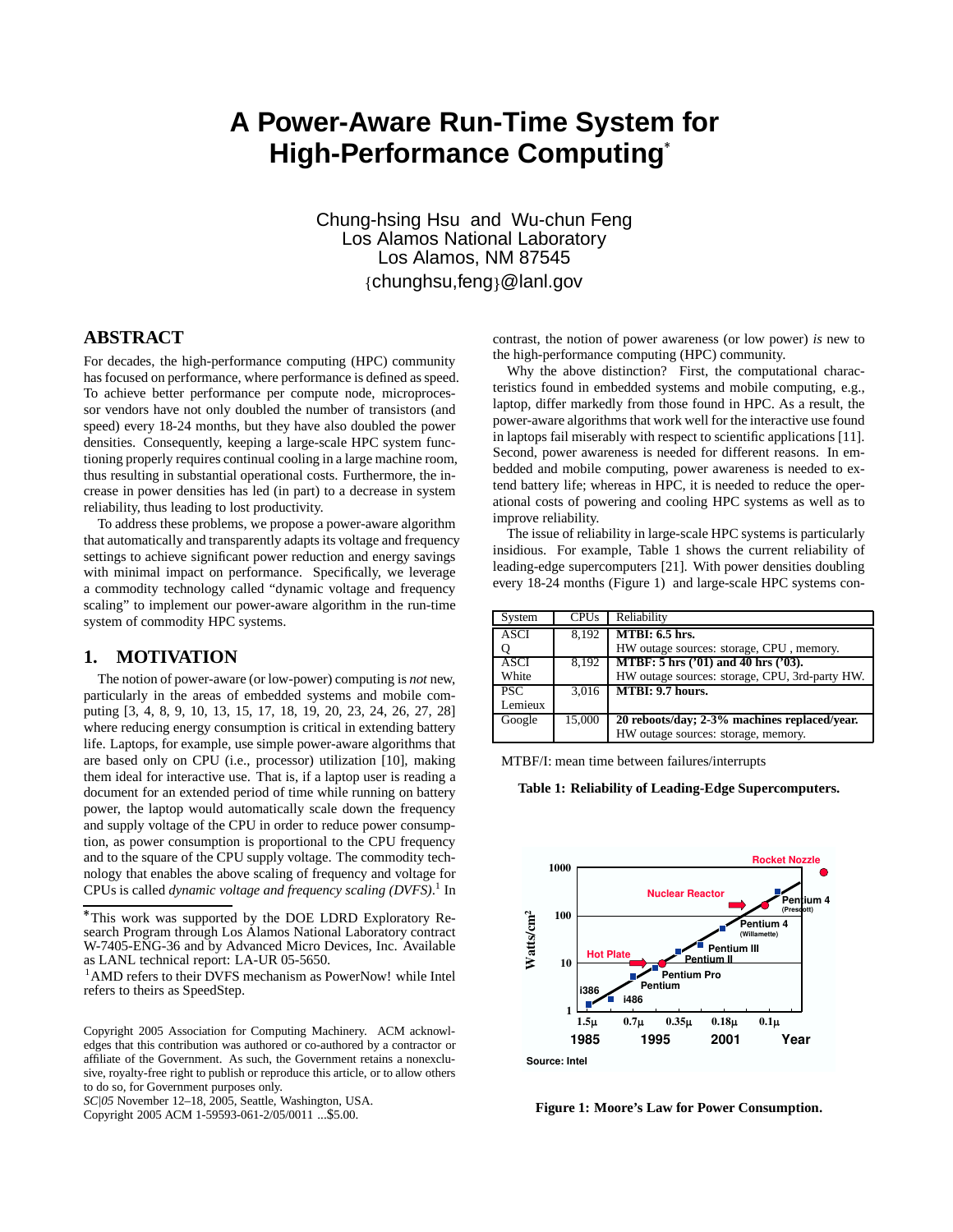| Service                          | Cost of One Hour |
|----------------------------------|------------------|
|                                  | of Downtime      |
| <b>Brokerage Operations</b>      | \$6,450,000      |
| <b>Credit Card Authorization</b> | \$2,600,000      |
| eBay                             | \$225,000        |
| Amazon.com                       | \$180,000        |
| Package Shipping Services        | \$150,000        |
| Home Shopping Channel            | \$113,000        |
| <b>Catalog Sales Center</b>      | \$90,000         |

#### **Table 2: Estimated Costs of an Hour of System Downtime.**

tinuing to increase in size, the amount of heat generated (and hence, temperature) continues to rise. And as a rule of thumb, Arrenhius' equation as applied to microelectronics notes that for every  $10^{\circ}$ C  $(18<sup>°</sup>F)$  increase in temperature, the failure rate of a system doubles.

Our own informal empirical data, taken from late 2000 to early 2002, supports Arrenhius' equation. In the winter, when the temperature inside our warehouse-based work environment was around 70-75 F, our traditional cluster — *Little Blue Penguin (LBP)* failed approximately once a week; in the summer, when the temperature increased to 85-90 F, the cluster failed twice a week.

Even more worrisome is how our computing environment affected the results of the Linpack benchmark running on a very dense, 18-node Beowulf cluster. After ten minutes of execution, the cluster produced an answer outside the residual (i.e., a silent error) when running in our dusty  $85^{\circ}$ F warehouse but produced the correct answer when running in a  $65^{\circ}$ F machine-cooled room. Clearly, the HPC community must worry about power and its effect on reliability.

Furthermore, every hour that an HPC system is unavailable translates to lost business or lost productivity. This issue is of extraordinary importance for companies that rely on parallel-computing resources for their business, as noted in Table 2 [1].

Therefore, to address the above issues, we started the *Supercomputing in Small Spaces (SSS)* project (http://sss.lanl.gov/) in 2001. The first major instantiation of the SSS project was a 240-CPU energy-efficient cluster called *Green Destiny*. This Linux-based cluster possessed a footprint of only five square feet and sipped as little as 3.2 kW of power (i.e., two hairdryers). It produced 101 Gflops on the Linpack benchmark, which was as fast as a 256-CPU SGI Origin 2000, as shown at http://www.top500.org/list/2001/11/. Despite its admirable performance at the time, many still felt that Green Destiny sacrificed too much performance to achieve low power consumption and high reliability, i.e., no unscheduled downtime in its 24-month lifetime while running at 7,400 feet above sea level in a dusty 85°F warehouse without any cooling, air filtration, or air humidification.

To simultaneously address the performance issue as well as create a general power-aware solution that works on any commodity platform that supports DVFS, we propose a power-aware algorithm called the  $\beta$ -adaptation algorithm, implement the algorithm in the run-time system, and evaluate its performance on commodity HPC platforms, both uniprocessor and multiprocessor. The end result is a power-aware run-time (PART) system that transparently and automatically adapts CPU voltage and frequency in order to reduce power consumption (and energy usage) while minimizing impact on performance.

# **2. RELATED WORK**

At the present time, there exists a handful of insightful case stud-

ies about the feasibility of employing DVFS to reduce the thermal power envelope of a high-performance computing (HPC) node, and thus, improve reliability, while minimizing impact on performance [2, 6]. With this knowledge that DVFS can indeed be effective in HPC, the next step is to develop various approaches that leverage DVFS. Such approaches include manual DVFS tuning [5, 7], compiler analysis with profiling [12], MPI library-based extensions, or an adaptive run-time system [11].

Manual DVFS tuning often involves profiling of the execution behavior of a program (or its structures) at all possible frequencyvoltage settings. It can be as simple as recording the execution time of the program at each available CPU frequency, and then using the profile to select the lowest frequency that satisfies the performance constraint to execute the program. The feasibility studies of [2, 6] fall into this category.

However, this approach is very coarse-grained. For example, Figure 2 shows the profile for three frequency-voltage combinations on SPEC tomcatv benchmark. With a 5% performanceslowdown constraint in place, the figure indicates that there does not exist any DVFS setting that simultaneously reduces energy consumption and meets the 5% slowdown constraint. The 1.6GHz/1.3V and 1.2GHz/1.1V settings produce 6% and 22% performance slowdowns, respectively.



**Figure 2: The performance-power profiles of** tomcatv**.**

A more sophisticated approach to manual DVFS tuning is to look into the program structure of the code and profile each interesting program sub-structure for its execution behavior. For tomcatv whose program structure is shown in Figure 3, this means profiling the execution times of loop nests L1 to L9 at each CPU frequency as tomcatv executes a sequence of nested loops. The tomcatv benchmark spends most of its execution time executing loops L2 to L8 iteratively, with the number of iterations controlled by the variable ITACT in the code. In [5], Freeh et al. used this approach to select the CPU frequency to run for each loop nest and MPI call.

Figure 4 shows the execution times of the most time-consuming loops (i.e., L2, L5, L7, and L8) in tomcatv. For readability, we normalize all loop execution times with respect to the execution time of the entire benchmark running at  $2.0$  GHz.<sup>2</sup> The figure indicates that with a 5% performance-slowdown constraint, there exist many scheduling options. For example, we can execute loop L2 at 1.6 GHz, resulting in a 3% slowdown; or we can execute loops L5, L7, and L8 at 1.2GHz.

 $2$ That is, at the 2.0GHz/1.5V setting, 32% of the execution time is spent in loop L2, 24% in L5, 18% each in L7 and L8, and 8% in the remaining loops in total.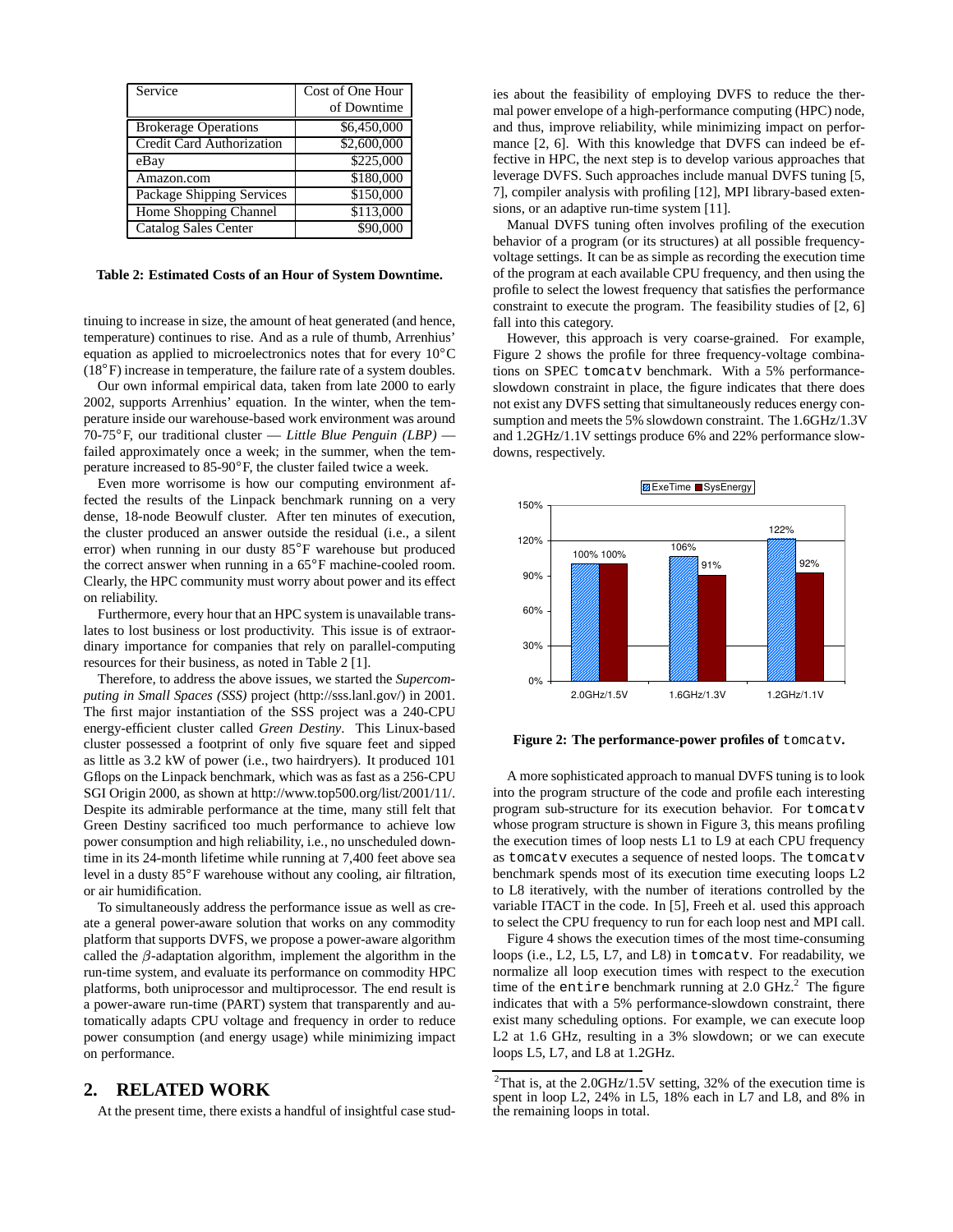

**Figure 3: The program structure of SPEC benchmark** tomcatv**.**





Though the above approach for manual DVFS tuning is straightforward, it can be quite tedious, especially as the number of valid frequency-voltage settings increases and the program structure becomes more complex. Consequently, due to the complexity of manual DVFS tuning for large-scale applications such as climate modeling, automated profiling and subsequent profile analysis is often desired. In [12], Hsu and Kremer propose such an implementation based on compiler techniques. In their implementation, compiler techniques such as control-flow-graph analysis are used to deal with the time overheads caused by setting the CPU frequency and voltage as each such setting takes on the order of milliseconds. For tomcatv, their software chooses to slow down loops L6, L7, and L8 to 1.2 GHz.

The problems with the aforementioned approaches are threefold. First, they are all essentially profile-based and generally require the source code to be modified. As a result, these approaches are *not* completely transparent to the end user. Second, because the profile information can be influenced by program input, these approaches are input-dependent. Third, as noted in [12], the instrumentation of source code may alter the instruction access pattern, and therefore, may produce profiles that are considerably different from the execution behavior of the original code. So, in theory, while these approaches might provide maximal benefit relative to performance and power, they are of little use to end-user applications. Therefore, we believe that there exists a need for a transparent and self-adapting run-time system for power awareness.

The current approach towards an adaptive run-time system for power awareness is based primarily on CPU utilization, e.g., cpuspeed on laptops. For cpuspeed, when CPU utilization is below some threshold, the CPU voltage and frequency are lowered to conserve energy; when the CPU utilization exceeds some threshold, the CPU voltage and frequency are raised to improve performance. Although this simple approach is both application- and input-independent, it is only effective for interactive use, e.g., laptop usage of Microsoft Office, and depends critically upon the choice of the threshold values [10]. For scientific applications, its effectiveness is abysmal as such applications do not have an abundance of CPU idle time [11].

Other more sophisticated approaches based on CPU utilization such as those in [25] only provide loose control over DVFS-induced performance slowdown, e.g., 37% slowdown with only 12% system energy savings for the SPEC go benchmark, because the CPU utilization ratio by itself does not provide enough timing information. Therefore, we conclude that there exists a need for a power-aware run-time system that has tight performance-slowdown control and can deliver considerable energy savings.

# **3. -ADAPTATION ALGORITHM FOR A POWER-AWARE RUN-TIME SYSTEM**

Leveraging the DVFS mechanism, we propose an automaticallyadapting, power-aware algorithm that is transparent to end-user applications and can deliver considerable energy savings with tight control over DVFS-induced performance slowdown. Performance slowdown in this paper is defined as the increase in relative execution time with respect to the execution time when the program is running at the peak CPU speed. A user can specify the maximum allowed performance slowdown  $\delta$  (e.g.,  $\delta$  = 5%), and our algorithm will schedule CPU frequencies and voltages in such a way that the actual performance slowdown does not exceed  $\delta$ .

Our power-aware algorithm, which we call the  $\beta$ -adaptation al*gorithm* for reasons that will become apparent later, is an intervalbased scheduling algorithm, i.e., scheduling decisions are made at the beginning of time intervals of the same length (e.g., every second). Interval-based algorithms are generally easy to implement because they make use of existing "alarm clock" functionality found in the operating system. By default, our power-aware algorithm (and its software realization as part of the run-time system) sets the interval length to be one second. However, the algorithm allows a user to change this value per program execution. The value is denoted as  $I$  hereafter.

In contrast to previous approaches, we want to ensure that our power-aware algorithm does not require any application-specific information a priori, e.g., profiling information, and more generally, that it is transparent to end-user applications. Therefore, it must implicitly gather such information, for example, by monitoring the intensity level of off-chip accesses during each interval  $I$ in order to make smart scheduling decisions. Intuitively, when the intensity level of off-chip accesses is high, it indicates that program execution is in a non-CPU-intensive phase, hence indicating that this phase can execute at a lower CPU frequency (and voltage) without affecting its performance.

While conceptually simple, this type of algorithm must overcome the following obstacle in order to be effective: The quantification of the intensity level of off-chip accesses needs to have a direct correlation between CPU frequency changes and execution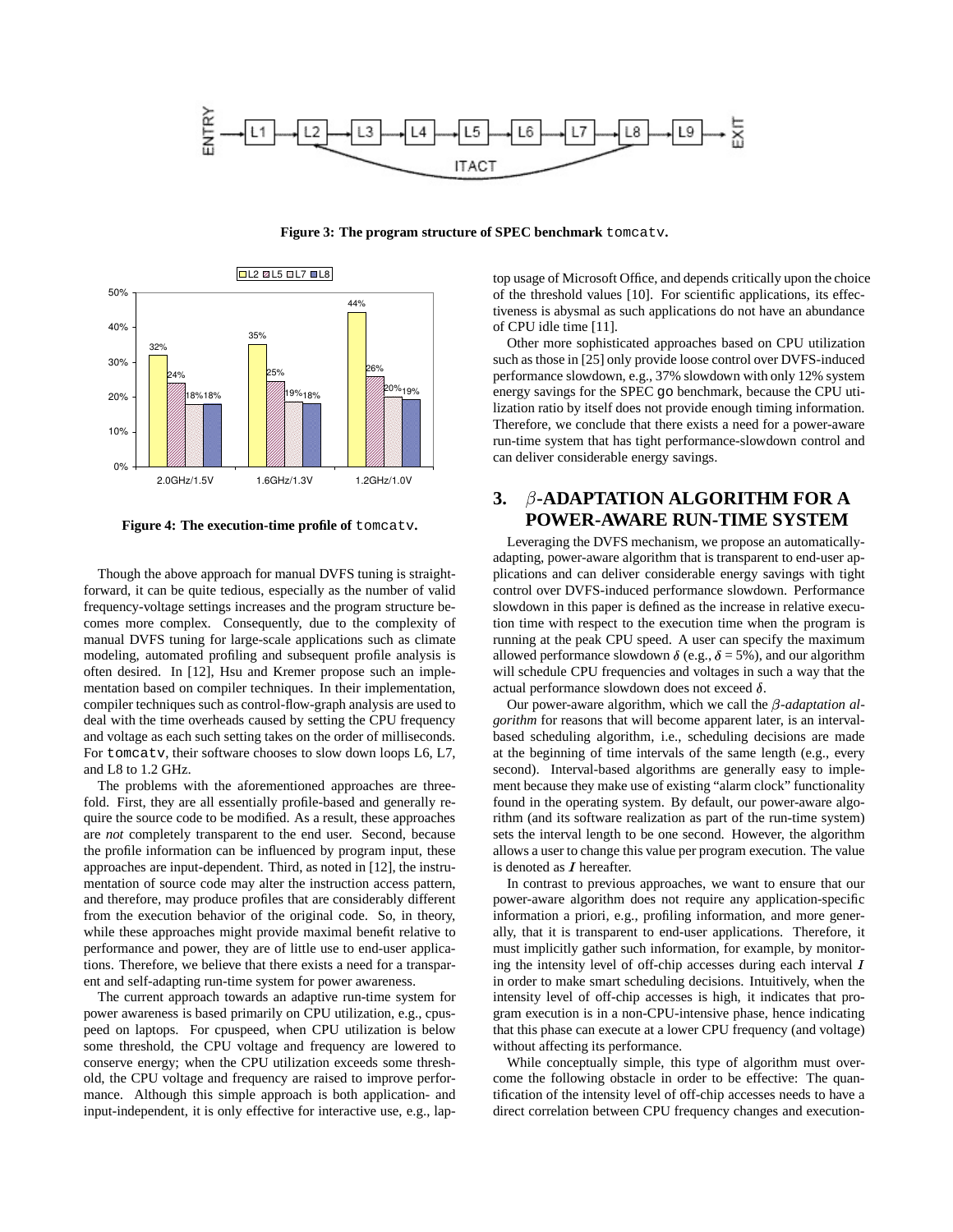time impact; otherwise, the tight control of DVFS-induced performance slowdown will be difficult to achieve. For example, one might think that the high cache-miss rate is a suitable indicator that program execution is in a non-CPU-intensive phase. But unless we can predict how the execution time will be lengthened for every lower CPU frequency that may be executed in this non-CPUintensive phase, the information of the high cache-miss rate will *not* help in the selection of the appropriate CPU frequency to maintain tight control of DVFS-induced performance slowdown. *Therefore, we need a model that associates the intensity level of off-chip accesses with respect to total execution time.*

To overcome the above problem, we propose a model that is based on the MIPS rate (i.e., millions of instructions per second) which can correlate the execution-time impact with CPU frequency changes:

$$
\frac{T(f)}{T(f_{max})} \approx \frac{\text{minps}(f_{max})}{\text{minps}(f)} \approx \beta \left(\frac{f_{max}}{f} - 1\right) + 1. \tag{1}
$$

The leftmost term  $\frac{T(f)}{T(f_m)}$  represents the execution-time impact of running at CPU frequency f in terms of the relative execution time with respect to running at the peak CPU frequency  $f_{max}$ . The rightmost term  $\beta\left(\frac{f_{max}}{f}-1\right)+1$  introd rightmost term  $\beta\left(\frac{f_{max}}{f}-1\right)+1$  introduces a parameter, called  $\beta$ , that quantifies the intensity level of off-chip accesses. By definition,  $\beta = 1$  indicates that execution time doubles when the CPU speed is halved, whereas  $\beta = 0$  means that execution time remains unchanged no matter what CPU speed will be used. Finally, the middle term  $\frac{\text{mps}(f) \text{m} a x}{\text{mips}(f)}$  provides a way to describe the observed execution-time impact and will be used to adjust the value of  $\beta$ .

Ideally, if we knew the value of  $\beta$  a priori, we could use Equation (1) to select an appropriate CPU frequency to execute in the current interval such that the DVFS-induced performance slowdown is tightly constrained. (The selection of this CPU frequency will be presented later.) But because we want ensure that our poweraware algorithm does not require any application-specific information a priori,  $\beta$  is *not* known a priori. Therefore, the challenge for our automatically-adapting, power-aware algorithm lies in the "onthe-fly" estimation of  $\beta$  at run time, and hence, leads us to name our power-aware algorithm as the  $\beta$ -adaptation algorithm.

To estimate  $\beta$  at run time, we use a regression method over Equation (1) and leverage the fact that most DVFS-enabled microprocessors support a limited set of CPU frequencies to perform the regression. That is, given *n* CPU frequencies  $\{f_1, \dots, f_n\}$ , we derive a particular  $\beta$  value that will minimize the least-squared error:

$$
\min \sum_{i=1}^{n} \left\| \frac{\text{minps}(f_{max})}{\text{minps}(f_i)} - \beta \left( \frac{f_{max}}{f_i} - 1 \right) - 1 \right\|^2 \tag{2}
$$

By equating the first differential of (2) to zero, we can derive  $\beta$  as a function of the MIPS rates and CPU frequencies, as follows:

$$
\beta = \frac{\sum_{i=1}^{n} \left( \frac{f_{max}}{f_i} - 1 \right) \left( \frac{\text{minp}(f_{max})}{\text{minp}(f_i)} - 1 \right)}{\sum_{i=1}^{n} \left( \frac{f_{max}}{f_i} - 1 \right)^2}
$$
(3)

Once we calculate the value of  $\beta$  using Equation (3), we can plug the value into Equation (1) and calculate the lowest CPU frequency f whose predicted performance slowdown  $\beta\left(\frac{f_{max}}{f}-1\right)$ does not exceed the maximum possible performance slowdown  $\delta$ . Mathematically, this establishes the following relationship:  $\delta$  =  $\beta\left(\frac{f_{max}}{f}-1\right)$ . By solvin ). By solving this equation for  $f$ , we determine the

desired frequency  $f^*$  that the CPU should run at:

$$
f^* = \max\left(f_{min}, \frac{f_{max}}{1 + \delta/\beta}\right) \tag{4}
$$

Conglomerating the aforesaid theory results in the  $\beta$ -adaptation algorithm shown in Figure 5. In essence, this power-aware algorithm wakes up every  $I$  seconds. The algorithm then calculates the value of  $\beta$  using the most up-to-date information on the MIPS rate based on Equation (3). Once  $\beta$  is derived, the algorithm computes the CPU frequency  $f^*$  for the interval based on Equation (4). Since a DVFS-enabled microprocessor only supports a limited set of frequencies, the computed frequency  $f^*$  may need to be emulated in some cases. (The emulation scheme is shown in Figure 6. The ratio r denotes the percentage of time to execute at frequency  $f_i$ .) This sequence of steps is repeated at the beginning of each subsequent interval until the program executes to completion.

#### **Hardware:**

*n* frequencies  $\{f_1, \ldots, f_n\}.$ 

#### **Parameters:**

I: the time-interval size (default 1 sec).

 $\delta$ : slowdown constraint (default 5%).

#### **Algorithm:**

Initialize mips( $f_i$ ),  $i = 1, \dots, n$ , by executing the program at  $f_i$  for I seconds.

## **Repeat**

1. Compute coefficient  $\beta$ .

$$
\beta = \frac{\sum_i (\frac{f_{max}}{f_i} - 1)(\frac{\text{minp}(f_{max})}{\text{minp}(f_i)} - 1)}{\sum_i (\frac{f_{max}}{f_i} - 1)^2}
$$

2. Compute the desired frequency  $f^*$ .

$$
f^* = \max\left(f_{min}, \frac{f_{max}}{1 + \delta/\beta}\right)
$$

3. Execute the current interval at  $f^*$ .

4. Update  $\mathsf{mips}(f^*)$ .

**Until** the program is completed.

#### Figure 5:  $\beta$ -Adaptation Algorithm for a Power-Aware Run-**Time System.**

To extend the  $\beta$ -adaptation algorithm from the uniprocessor environment that is implicitly assumed above to a multiprocessor environment, we simply replicate the algorithm onto each processor and run each local copy *asynchronously*. We adopt this strategy for the following reasons. First, the intensity level of off-chip accesses is a per-processor metric. Second, a coordination-based poweraware algorithm would need extra communication, and likely, synchronization — both of which add to the overhead costs (in terms of performance and energy) of running the power-aware algorithms. And as we will see in Section 5.2, the  $\beta$ -adaptation algorithm running asynchronously on each processor is quite effective in saving energy while minimizing impact on performance.

In summary, our  $\beta$ -adaptation algorithm is a power-aware and interval-based algorithm that is parameterized by two user-tunable variables: the maximum performance-slowdown constraint  $\delta$  and the interval length  $I$ . The default values of which are 5% and one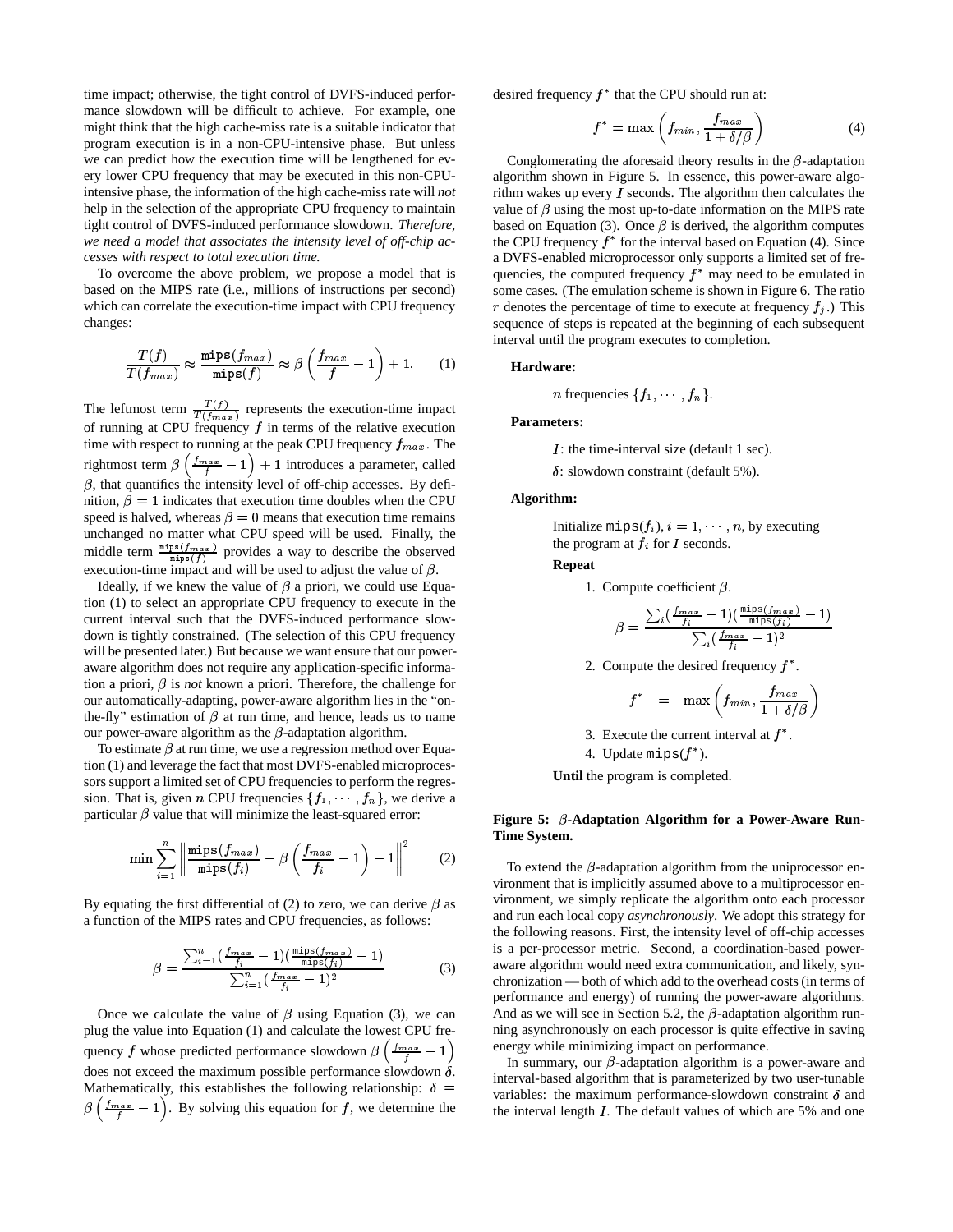- 3. Perform the following steps:
	- (a) Figure out  $f_j$  and  $f_{j+1}$ .

$$
f_j \leq f^* < f_{j+1}
$$

(b) Compute the ratio  $r$ .

$$
r=\frac{(1+\delta/\beta)/f_{max}-1/f_{j+1}}{1/f_j-1/f_{j+1}}
$$

- (c) Run  $r \cdot I$  seconds at frequency  $f_i$ .
- (d) Run  $(1 r)$  I seconds at frequency  $f_{j+1}$ .





**Figure 7: The Experimental Setup.**

second, respectively. To facilitate an empirical evaluation of the effectiveness of this algorithm, we implement it in the run-time system, thus creating a power-aware run-time (PART) system. We then test the PART system on uniprocessor and multiprocessor platforms using appropriate benchmark suites, as discussed in Section 4.

# **4. EVALUATION METHODOLOGY AND EXPERIMENTAL SETUP**

In this section, we describe the evaluation methodology and experimental setup that we use to evaluate the effectiveness of our  $\beta$ -adaptation scheduling algorithm.

## **4.1 Evaluation Methodology**

To measure the execution time of a program, we use the globaltime query functions provided by the operating system. In this paper, the execution time is referred to as the wall clock time of program execution.

The energy consumption of a program execution is often measured via a power meter. In our experiments, the power meter is connected to a power strip that passes electrical energy from the wall power outlet to the system under test, as shown in Figure 7. The power meter periodically samples the instantaneous system wattage, and the *total system energy consumption* is then calculated as the integration of these wattages over time. Specifically, we use a Yokogawa WT210 power meter whose sampling rate is  $20 \mu s$  per sample and note that the power meter is also capable of performing the aforementioned integration internally.

Unfortunately, evaluating DVFS scheduling algorithms based on total system energy savings can be misleading since DVFS only affects CPU energy consumption. Because the percentage of CPU energy consumption, relative to the total system energy usage, can vary widely from platform to platform, the evaluation results become platform-dependent.

For example, consider two DVFS scheduling algorithms, each of which is able to reduce the total system energy by 9%. Intuitively, the two algorithms might be considered equally effective. However, what if one algorithm was evaluated on a HPC server where the CPU accounts for 30% of the total system energy usage while the other algorithm was evaluated on a high-performance laptop computer where the percentage increases to 60%? Back of the envelope calculations<sup>3</sup> show that the former algorithm reduces CPU energy by 30% and the latter algorithm reduces CPU energy by 15%. Clearly, the former algorithm is more effective than the latter algorithm. This example illustrates that using the platformdependent, total system energy savings prohibits us from comparing DVFS algorithms evaluated on different platforms. Therefore, in this paper, we evaluate the effectiveness of our  $\beta$ -adaptation algorithm based on CPU energy savings.

Unfortunately, direct measurements of CPU energy consumption present technical challenges. A common but obtrusive method is to place a shunt resistor in series with the microprocessor chip and its input power supply. The power meter is connected to this shunt resistor in order to measure the energy used by the microprocessor [22]. However, obtrusive methods based on shunt resistors are argued to be less appropriate because shunt resistors interfere with operation of the system under test and unsuitable when there are large variations in current [14].

In this paper, we use an unobtrusive method to estimate the CPU energy consumption. We leverage a first-order power model for the CPU [16] and divide the sampled system wattage from the power meter into two parts:

$$
P_{sys}(f, V) = \underbrace{C \cdot V^2 \cdot f}_{\text{the CPU power}} + P_{base}
$$
 (5)

The first term in the system wattage ( $P_{sys}$ ) equation represents the CPU power consumption and depends on the current voltage  $V$ and CPU frequency  $f^4$ . The second term  $(P_{base})$  is independent of voltage and frequency and captures the power consumption of system components that are *not* driven by CPU clocks.

To estimate the CPU energy consumption for a given applicationinput pair, we perform a least-squared regression on Equation (5) with observation data derived from executing the application-input pair at each possible frequency-voltage combination. This simple approach turns out to be quite accurate when using the R-squared metric. The R-squared metric indicates the relative predictive power of a model; its range is between zero and one, inclusive. The closer the R-squared metric is to one, the more predictive that Equation (5) is. For all the benchmarks that we ran in this paper, R-squared is very close to one. Therefore, we adopt this unobtrusive approach to estimate CPU energy consumption in order to derive CPU energy savings that the  $\beta$ -adaptation algorithm can deliver.

## **4.2 Systems Under Test**

In this section, we detail the hardware and software that we used for the performance evaluation of the  $\beta$ -adaptation algorithm in our power-aware run-time (PART) system. We begin by presenting the configurations of the uniprocessor and multiprocessor hardware platforms under test. Then, we describe the systems software on these platforms, followed by information about our implementation of the  $\beta$ -adaptation algorithm. Finally, we list the set of se-

<sup>&</sup>lt;sup>3</sup>For the first algorithm, the CPU energy savings is calculated as  $\frac{9\%}{30\%}$  = 30%; for the second algorithm, the savings is  $\frac{9\%}{60\%}$  = 15%. <sup>4</sup>The constant C in C  $V^2$  f denotes the switched capacitance which caused the energy to be consumed.  $C$  is application- and input-dependent.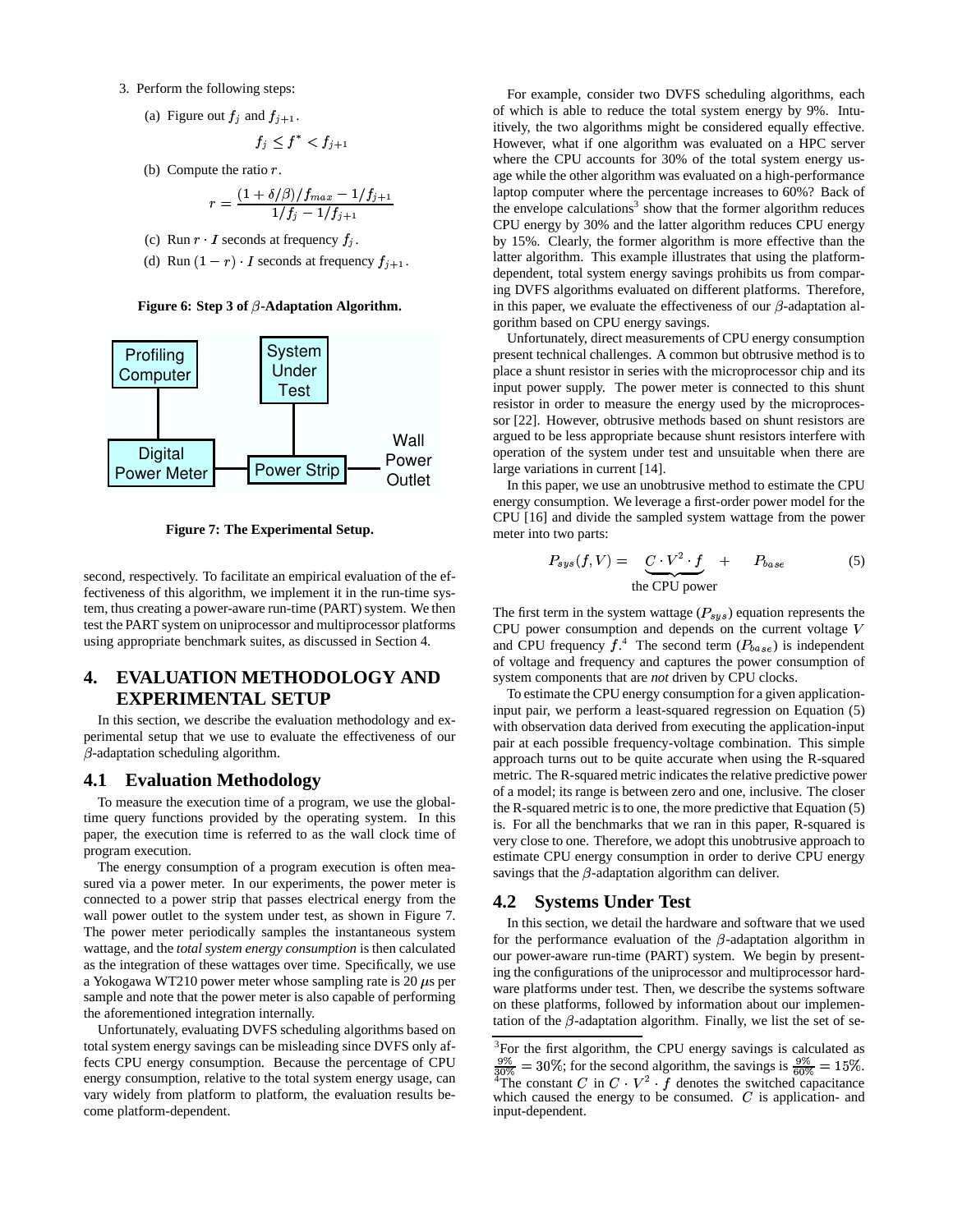

**Figure 8: Celestica A8440.**

| (GHz) |     |
|-------|-----|
| 0.8   | 0.9 |
| 1.6   |     |
| 1.8   |     |
| 2.0   |     |

**Table 3: The Operating Points of Our Tested Computer Systems.**

quential and parallel benchmarks that we used for the evaluation of our  $\beta$ -adaptation algorithm.

The tested uniprocessor platform is based on an Asus K8V Deluxe motherboard that is bundled with an AMD Athlon64 3200+ processor (with 1-MB L2 cache) and 1-GB DDR-400 main memory. The tested multiprocessor platforms include a cluster of four of the above Athlon64-based compute nodes connected via Gigabit Ethernet and another four-node quad-CPU cluster based on the Celestica A8440 server. As shown in Figure 8, the Celestica A8440 server is a 4U server with four AMD Opteron 846 processors (and also 1-MB L2 cache per processor) and 4-GB DDR-333 main memory. This Opteron-based cluster is also connected via Gigabit Ethernet.

In our experiments, both Athlon64 3200+ and Opteron 846 processors can execute from 800 MHz at 0.9 V to 2 GHz at 1.5 V. Table 3 lists the four valid operating points (i.e., frequency-voltage pairs) that our  $\beta$ -adaptation algorithm can set during program execution. In theory, an Athlon64 3200+ processor can support clock frequencies from 800 MHz to 2 GHz at an increment of 200 MHz. So, why are only four operating points used? In practice, the set of CPU frequencies that can transition to each other directly (i.e., without intermediate frequencies) in an Athlon64 3200+ processor is restricted. Since the time overhead for a direct frequency-voltage transition is already on the order of milliseconds (as shown in Figure 9), we restrict ourselves to use only a subset of supported CPU frequencies that have direct transitions to each other. For other frequencies, we emulate them using the algorithm in Figure 6.

The operating system on the tested hardware platforms is SuSE Linux 2.6.7. This Linux distribution comes with GNU compilers 3.3.3, a DVFS interface called cpufreq, and a DVFS kernel module called powernow-k8. The cpufreq interface allows our  $\beta$ -adaptation algorithm to set a desired CPU frequency by writing the frequency to a particular /sys file. We did not use the powernow-k8 kernel module in the distribution; instead, we use a version of powernow-k8 that is freely downloadable from



**Figure 9: The Latency of Each Operating-Point Change.**

the AMD website and allows us to specify Table 3 in the module. The end result is that whenever we write the target CPU frequency through the cpufreq interface, the CPU voltage associated with this frequency, as specified in Table 3, will also be set automatically in kernel space.

Our prototype implementation of the  $\beta$ -adaptation algorithm is has less than 500 lines of C code. The use of the implementation is similar to the use of a Unix time command. The implementation will fork two threads, one for the execution of the target program (as specified on the command line) and the other for the execution of Figure 5. Thus, our performance evaluation includes the time and energy overheads of running the  $\beta$ -adaptation algorithm on top of the normal program execution.

With respect to the benchmarks, we used the SPEC CFP95 and CPU2000 benchmarks for the uniprocessor platform and the latest NAS-MPI benchmarks, version 3.2, for the multiprocessor platforms. With the exception of SPEC CPU2000 benchmarks, all the other benchmarks were compiled using the GNU compiler 3.3.3 with optimization level -O3. The CPU2000 benchmarks were compiled using the Intel compiler 8.1 with the optimization level  $-xw$ -ip -O3. We used the Intel compiler, instead of the GNU compiler, because CPU2000 contains several FORTRAN-90 codes that the GNU compiler does not yet support. For the MPI benchmarks, LAM/MPI version 7.0.6 was used to run the benchmarks.

## **5. EXPERIMENTAL RESULTS**

This section presents a performance evaluation of our  $\beta$ -adaptation algorithm as it is implemented in our power-aware run-time (PART) system. As implicitly noted earlier, we evaluate the PART system in both uniprocessor and multiprocessor environments.

#### **5.1 Uniprocessor Platform**

We first compare the performance of our automatically-adapting  $\beta$ -adaptation algorithm (that is running in our power-aware runtime system) to the compiler-based approach presented in [12] when running the SPEC CFP95 benchmarks. Although the CFP95 benchmarks have been retired for five years, they allow us to compare the results from our  $\beta$ -adaptation algorithm to previous case studies [11, 12]. We then evaluate the effectiveness of our power-aware run-time (PART) system when running the SPEC CPU200 benchmark suite.

## *5.1.1 SPEC CFP95 Benchmarks*

Figure 10 shows a comparison of the actual performance slowdown between the run-time approach (denoted as beta) and the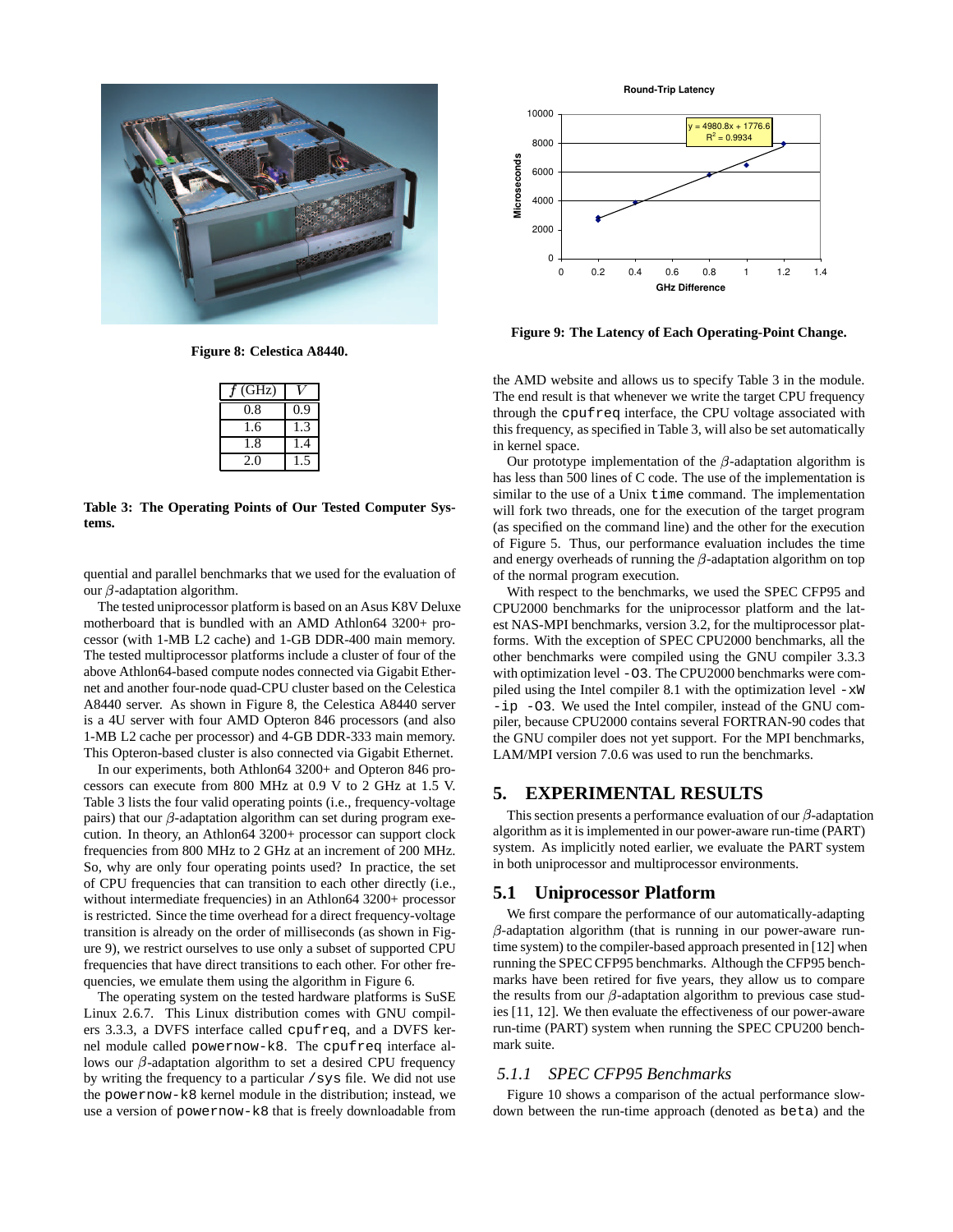

**Figure 10: The Actual Performance Slowdown of the**  $\beta$ **-Adaptive Run-Time Approach versus the Compiler-Based Approach of Hsu et al.**

compiler approach (denoted as hsu). Here we see that the actual performance slowdown induced by the compiler algorithm is poorly regulated given that the maximum performance-slowdown constraint was specified as 5%. In contrast, the  $\beta$ -adaptation algorithm, which is the foundation of our power-aware run-time (PART) system, regulates the actual performance slowdown much better.

Further investigation reveals that the benchmarks that cause the compiler approach to induce unacceptable performance slowdown (i.e., mgrid, turb3d, and apsi) have CPU-bound execution behavior. This implies that the  $\beta$ -adaptation algorithm for our PART system will perform more effectively on CPU-bound programs than the compiler approach will. Empirical results from a laptop computer [11] corroborate the above conclusion.

The effectiveness of our PART system is due to the validity of Equation (1). If we apply the least-squared regression on the equation using the *overall* execution time at various CPU frequencies for CFP95, we will see that R-squared is close to one for each CFP95 benchmark. In other words, Equation (1) is a good performanceprediction model for CFP95.

Relative to CPU energy reduction, previous studies such as [11, 12] report an average CPU energy reduction of 20% using the compiler approach on a laptop computer. In contrast, the average CPU energy savings for our uniprocessor HPC server platform using our automatically-adapting software is about 11%. The gap between the two energy-saving values is due to the difference in L2 cache size. For the laptop, the L2 cache size is only 256 KB whereas the L2 cache size for the HPC server is four times larger at 1 MB. Consequently, the intensity of *off-chip* accesses for the laptop is significantly higher than for the HPC server, thus providing substantially more opportunities for energy savings for the laptop.

#### *5.1.2 SPEC CPU2000 Benchmarks*

Here we evaluate the effectiveness of our PART system across the entire SPEC CPU200 benchmark suite. Figure 11 shows the actual performance slowdown and the CPU energy savings delivered by the PART system. The transparent and automatically-adapting  $\beta$ -adaptation algorithm in the PART system reduces the CPU energy consumption by 12% (on average) with only a 4% actual performance slowdown for SPEC CFP2000; for SPEC CINT2000, the two numbers are 9.5% and 4.8%, respectively. Because the average  $\beta$  values for CFP2000 and CINT2000 are 0.66 and 0.83, respectively, this means that CINT2000 is more CPU-bound than CFP2000, and therefore, has fewer opportunities for energy sav-



**Figure 11: The Actual Performance Slowdown and CPU Energy Savings of CPU2000 Benchmarks Using Our PART System.**

ings due to the correspondingly fewer off-chip accesses.

#### **5.2 Cluster Platform**

In this section, we present experimental results on an Athlon64 base cluster with four single-CPU nodes connected via Gigabit Ethernet as well as an Opteron-based cluster with four quad-CPU nodes connected via Gigabit Ethernet. For both clusters, the MPI implementation is LAM/MPI, version 7.0.6, and the benchmarks of choice is the latest NAS-MPI benchmarks, version 3.2.

For our four-node Athlon64 cluster, Figure 12(a) shows the average  $\beta$  value for each of the eight NAS-MPI benchmarks as well as the associated R-squared metric for the class B workload. (Recall that the larger the  $\beta$ , the more CPU-bound the benchmark.) The  $\beta$ value of the benchmarks spans from 0.33 (IS benchmark) to 1.00 (CG and EP benchmarks) with an average value around 0.57. Compared to the SPEC CPU2000 benchmarks, the NAS-MPI benchmarks are generally less CPU-bound, which means more opportunities that can be exploited by the PART system for CPU energy reduction under the same performance-slowdown constraint  $\delta$ .

Figure 12(b) shows the actual performance slowdown and CPU energy savings of NAS-MPI for the class B workload. On average, our PART system saves 14% CPU energy at 5% actual performance slowdown. For the class C workload, the average savings is about 12% at the cost of 4% actual performance slowdown, as shown in Figure 13.

For the Opteron-based cluster, Figure 14 shows that our PART system was able to save CPU energy ranging from 8% to 25%, with an average savings of 18%. The average actual performance slowdown is 3%.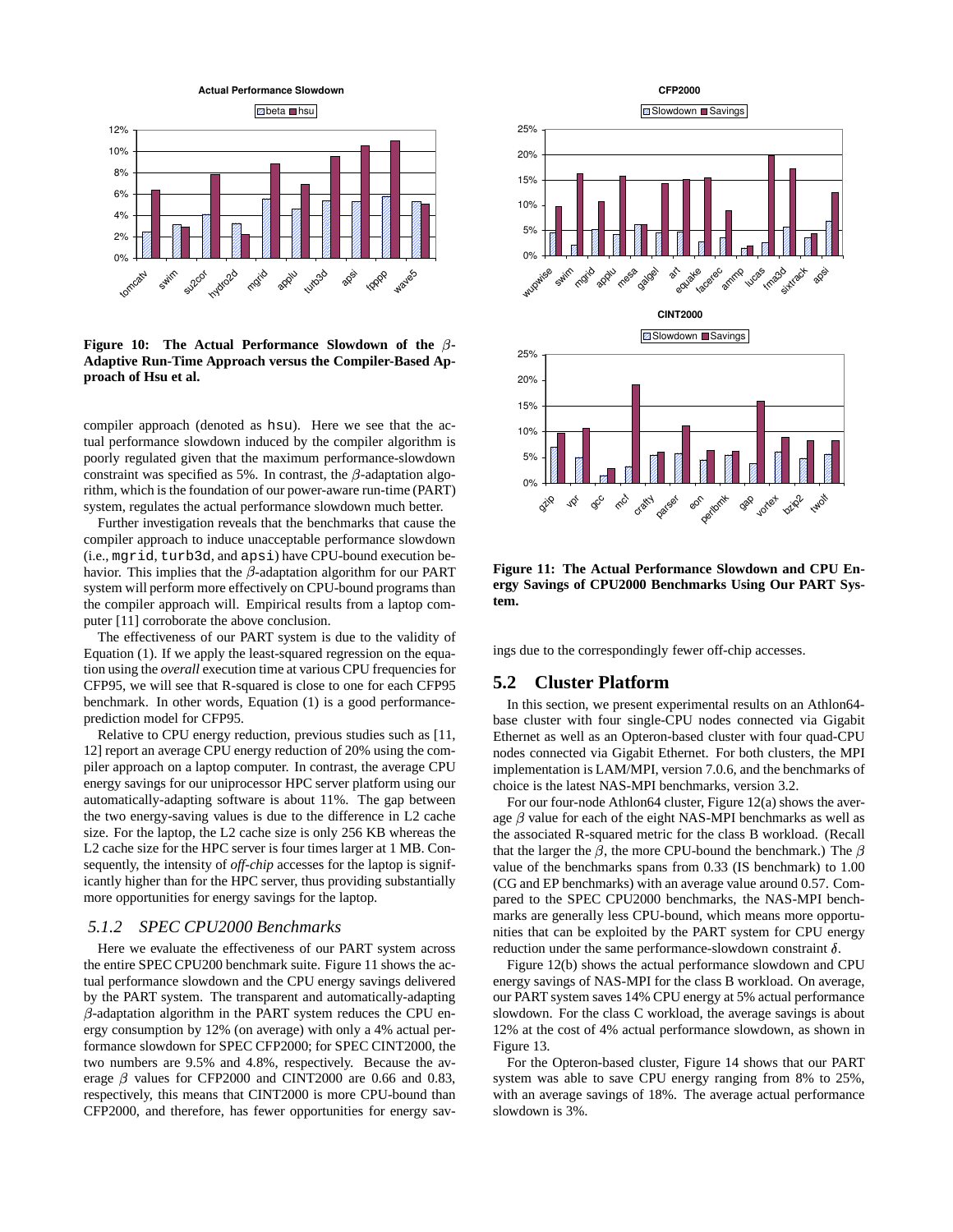

**Figure 12: NAS-MPI for Class B Workload on the Athlon64- Based Cluster.**



**Figure 13: NAS-MPI for Class C Workload on the Athlon64- Based Cluster.**



**Figure 14: NAS-MPI for Class C Workload on the Opteronbased Cluster.**

# **6. CONCLUSION**

Power awareness has increasingly become an important issue in high-performance computing (HPC). In HPC, ignoring power consumption as a design constraint results in a system with high operational costs for power and cooling and can detrimentally impact reliability, which translates into lost productivity.

To address the above issues, we present a power-aware solution that works on any commodity platform that supports dynamic voltage and frequency scaling (DVFS). Specifically, we propose a power-aware algorithm called the  $\beta$ -adaptation algorithm and prototype an implementation of the algorithm as a power-aware runtime (PART) system. The PART system transparently and automatically adapts CPU voltage and frequency so as to reduce power consumption (and energy usage) while minimizing impact on performance. The performance evaluation on both uniprocessor and multiprocessor platforms show that the system achieves its design goal. That is, the system can save CPU energy consumption by as much as 20% for sequential benchmarks and 25% for parallel benchmarks that we tested, at a cost of 3-5% performance degradation. Moreover, the performance degradation was tightly controlled by our PART system for all the benchmarks.

## **7. ACKNOWLEDGEMENTS**

First and foremost, we would like to thank Douglas O'Flaherty of AMD for his tremendous support of our research efforts. His contributions to the project were invaluable. We are also indebted to Paul Devriendt and Mark Langsdorf for providing technical details about PowerNow! on Opteron. Next, we acknowledge Western Scientific for building our Opteron-based cluster nodes and for providing technical support. Finally, we wish to recognize Jeremy S. Archuleta for his tireless efforts in building, configuring, and administering all the computing platforms that were used in this paper.

## **8. REFERENCES**

- [1] W. Feng. Making a case for efficient supercomputing. *ACM Queue*, 1(7):54–64, Oct. 2003.
- [2] X. Feng, R. Ge, and K. Cameron. Power and energy profiling of scientific applications on distributed systems. *Proc. 19th Int'l Parallel & Distributed Processing Symp. (IPDPS 05)*, Apr. 2005.
- [3] K. Flautner, S. Reinhardt, and T. Mudge. Automatic performance-setting for dynamic voltage scaling. *Proc.7th*